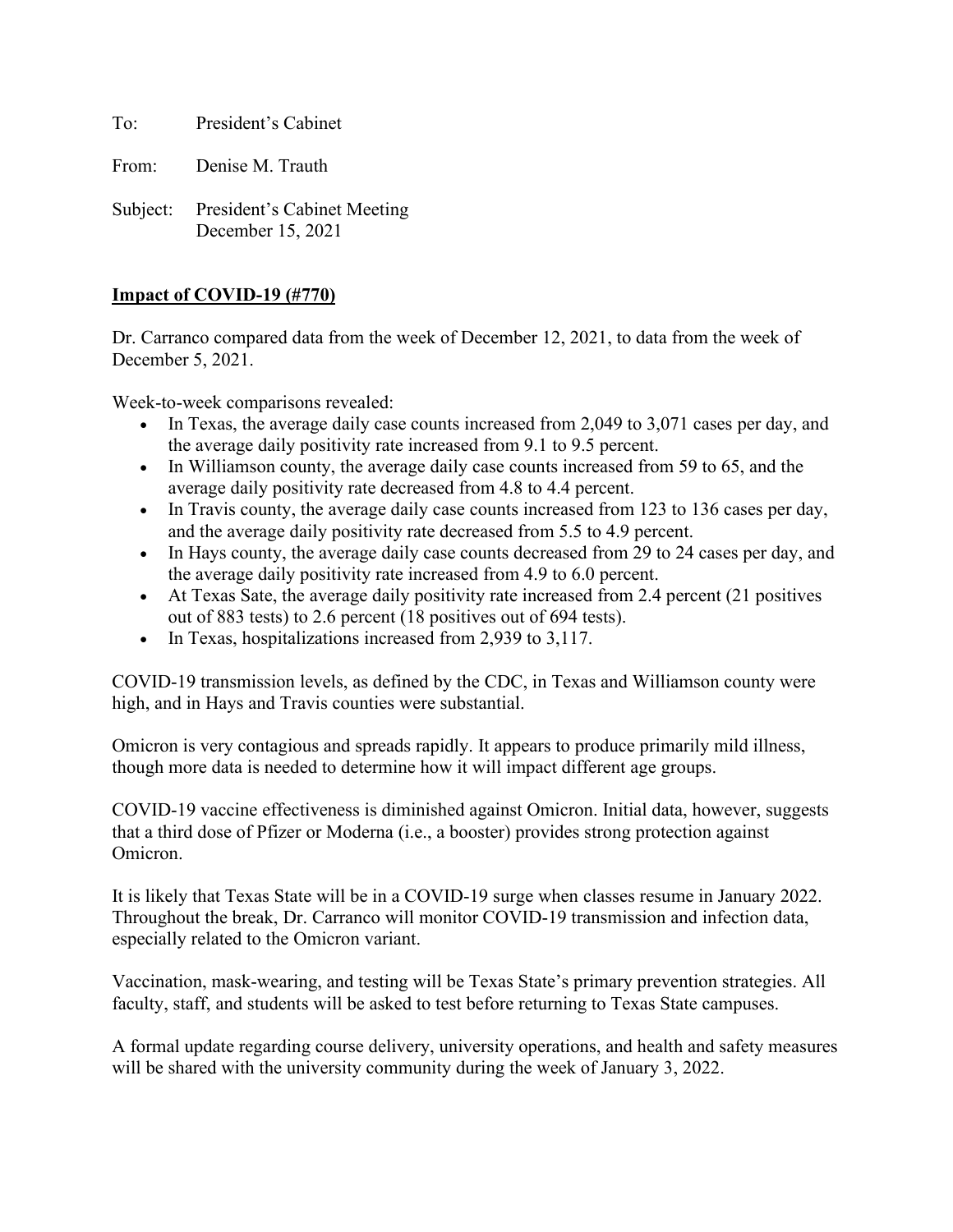COVID-19 fully vaccinated rates of those who are five years of age and older are:   

- 60.4 percent of the Texas population,
- 62.5 percent of Hays county,
- 68.1 percent of Williamson county,
- 79.6 percent of Travis county, and
- 64.7 percent of the U. S. population.

Requests for emergency use authorization of a COVID-19 oral treatment (pill) have been submitted by both Merck and Pfizer.

Dr. Angela Ausbrooks, Chair, Faculty and Staff Morale Work Group, discussed with Cabinet members, the responses to the results obtained from the second COVID-19 survey disseminated on October 8, 2021, designed to assess faculty and staff morale. The Faculty and Staff Morale Work Group conducted a qualitative analysis of the responses received from 443 faculty and staff. An article on organizational practices supporting mental health in the workplace was also discussed. Guest Dr. Debbie Thorne, Associate Provost, discussed the results of the third COVID-19 survey distributed on November 12, 2021, designed to assess university operations, including course delivery and student activities. There were 407 faculty, staff, and students who responded. Based on results from both surveys, recommendations were discussed and will be considered for implementation in spring 2022.

## **RTA 2/7/22: Discuss initiatives to reengage faculty and students in face-to-face instruction based on retention data.**

# **Campus Master Planning for the STEM Building**

Mr. Algoe discussed funding and locations for the STEM building on the San Marcos Campus and Esperanza Hall on the Round Rock Campus. Preliminary program documents had both buildings larger. The program documents are being modified to accommodate funding approved by the 87<sup>th</sup> Texas Legislature. It is unclear when funding will be available for the projects to commence.

Dr. Breier asked Mr. Algoe to develop architectural renderings for the music building to support fundraising efforts.

Mr. Algoe provided an update on the J. C. Kellam building renovations including the front entrance and  $11<sup>th</sup>$  floor.

## **Review and Recommendations Task Force**

Dr. Silva, chair, and guest Dr. Mary Brennan, co-chair, concluded a process that began with the appointment of the Scholars Task Force in February 2021, and followed by the appointment of the Review and Recommendations Task Force in September 2021.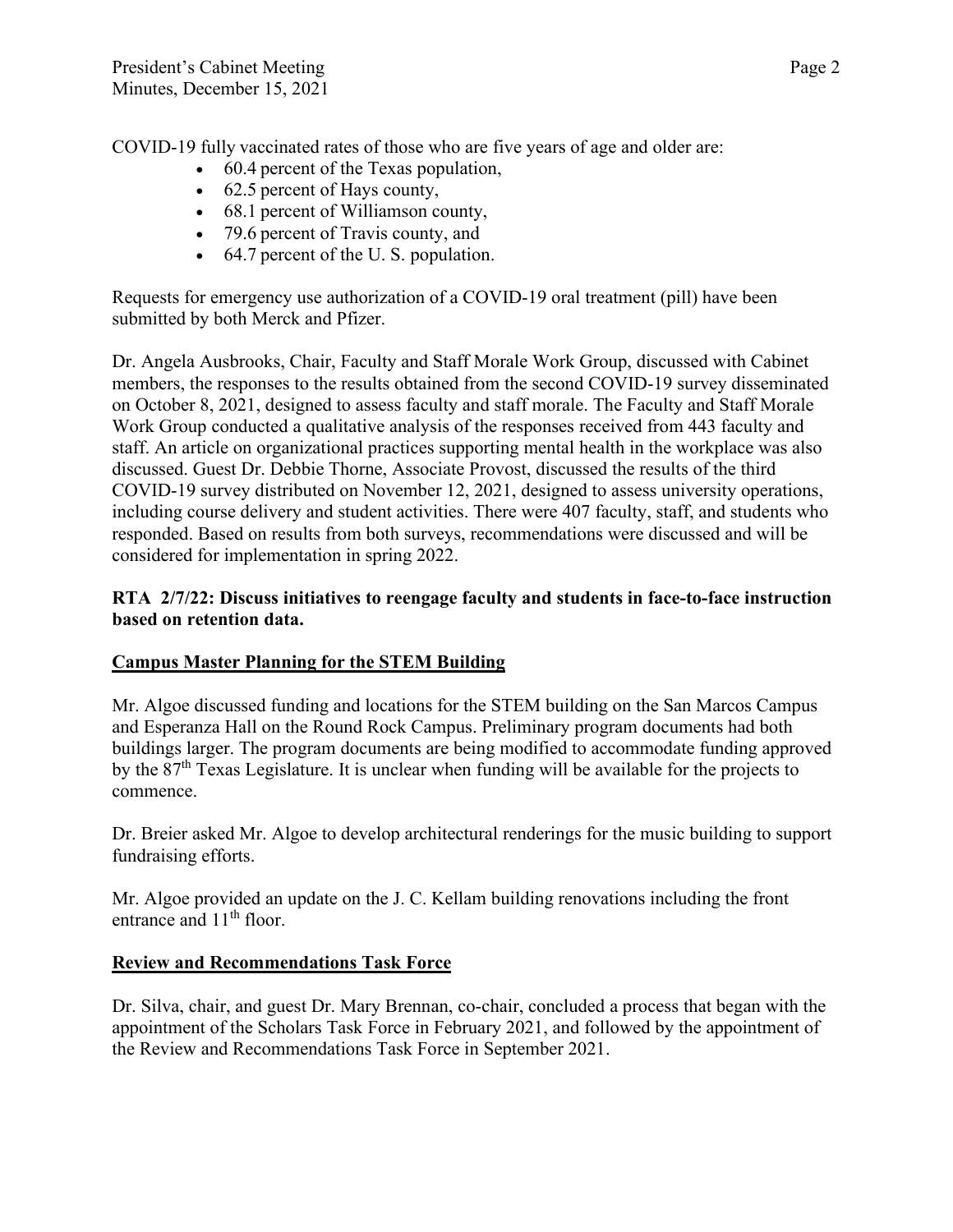In February 2021, President Trauth convened the Scholars Task Force, comprised of scholars in history, sociology, political science, and library studies, to undertake a scholarly analysis of the historical facts about and contexts of the lives and careers of Sallie Ward Beretta and John Garland Flowers. They produced a report titled *Historical Background and Context: Sallie Ward Beretta and John Garland Flowers*.

In September 2021, President Trauth charged the Review and Recommendations Task Force, comprised of students, alumni, faculty, and staff, to review the report and make recommendations based on its contents.

Dr. Silva presented their recommendations and rationale for their recommendations. The Task Force recommended to remove Beretta from the building named after Sallie Ward Beretta based, in part, on her documented:

- efforts to promote and preserve the Lost Cause Myth and glorify the memory of the Confederacy; and
- viewpoints, which are antithetical to Texas State University's current values, and its role as a Minority Serving Institution and Hispanic Serving Institution.

The Task Force recommended to retain the name Flowers on the building named after John Garland Flowers based, in part, on the fact that:

- Support of continued segregation was imposed by the Board of Regents and Texas Attorney General and seemingly beyond Flowers's control.
- Flowers attempted to work within parameters of the law as well as assist students as he could.
- Other Texas universities were subject to the same impositions from Board of Regents and Texas Attorney General.

Beretta will be removed from the academic building bearing her name after the end of the semester. Likewise, Beretta will be removed from the Beretta Lodge at University Camp. In the meantime, a communication plan will be developed to inform the university community of the inclusive process, grounded in scholarship that was followed in making these decisions.

# **Communications After Action Report to Cabinet: Winter Storm Uri**

Guest Ms. Sandy Pantlik, Assistant Vice President for University Advancement, discussed with Cabinet members the next steps to capturing emergency contact information for students, faculty, and staff. Currently, 87 percent of students cell phone numbers are captured in Banner. Rave offers recipients a feature for recipients to unsubscribe ("opt out") their cell phones and emails. Information Technology will modify the feed from Banner to Rave to include cell numbers. Since 2018, 14 messages have been sent from Rave. Thus, the number of messages a recipient will receive each year will likely be low.

At the beginning of each semester, a university-wide email will be sent out to acquaint recipients with Rave and request that information (such as, cell phone) be updated, if necessary.